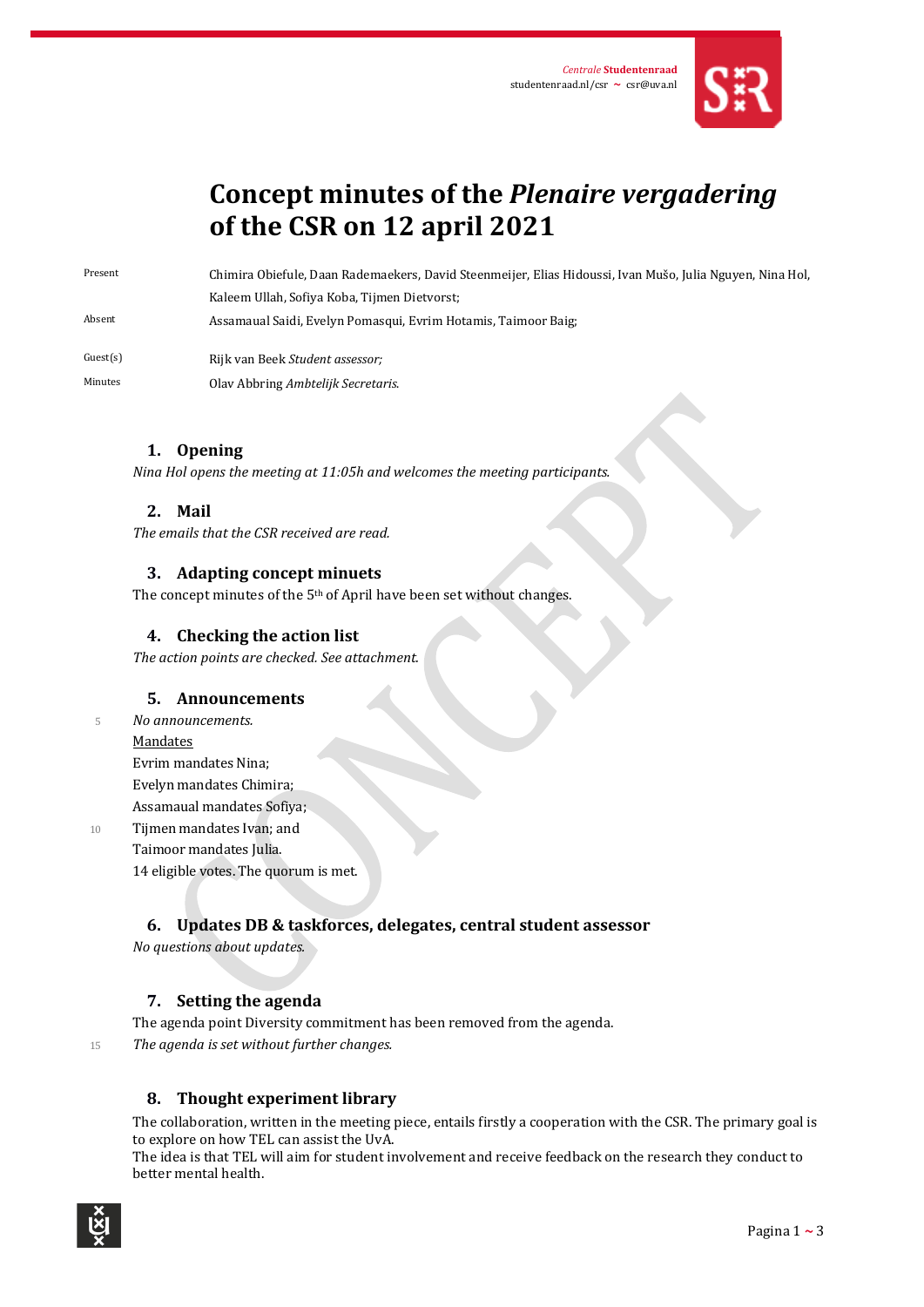

<sup>20</sup> **Voting proposal:** The CSR 20-21 decides in favour of extending conversations with TEL, establishing collaboration via the support and advocacy of TEL.\* In favour: 14

Against: 0

Blanco: 0

25 Abstain: 0

*The CSR 20-21 decides in favour of extending conversations with TEL, establishing collaboration via the support and advocacy of TEL (decision).*

*\** Given that the collaboration lacks specific details, as of now, collaboration is simply on the basis of

<sup>30</sup> conversation and support. The produced specifics of this collaboration can later be voted on by the CSR.

## **9. Evaluation weekend [confidential]**

[Confidential]

#### **10. W.V.T.T.K. / Any other business**

David has met with the working group on tuition fees. They advised to cut the amount of tuition fee by €1,480. The PR committee will discuss possible action, regarding the UvA's social media sharing initiatives of parties.

#### **11. Input requests for the FSRs / to the media**

*No input requests for the FSRs / to the media.*

#### **12. Evaluating the PV**

<sup>35</sup> *The CSR members evaluate the PV.*

# **13. Questions + closing the meeting**

*11:30 Nina closes the meeting.*

# **Decisions**

**210405-01** The CSR 20-21 decides in favour of extending conversations with TEL, establishing 40 collaboration via the support and advocacy of TEL.

## **Action list**

| 210125-01 | The committee chairs will look into changing their committee's page on the Studentenraad |
|-----------|------------------------------------------------------------------------------------------|
|           | website.                                                                                 |

#### **Pro memoria**

| 45 | 140908-04 | The DB keeps an eye on late meeting pieces, is strict about <i>nazendingen</i> and being present in |
|----|-----------|-----------------------------------------------------------------------------------------------------|
|    |           | time.                                                                                               |
|    | 141208-04 | The committee chairs notify the PR-committee after their meetings which files that the CSR          |
|    |           | is working on should be raised in the media.                                                        |
|    | 161017-04 | The committee chairs make sure that everyone gives proper feedback in their committees              |
| 50 |           | about the work, steering and soundboard groups, and they make sure the documents are                |
|    |           | saved on the P-drive. Council members archive all their documents in the P-drive.                   |
|    | 161017-05 | The committee chairs oversee the diverse division of speakers for the OV.                           |
|    | 170201-04 | The DB oversees a proper balance between small and large files in the PV.                           |
|    |           |                                                                                                     |